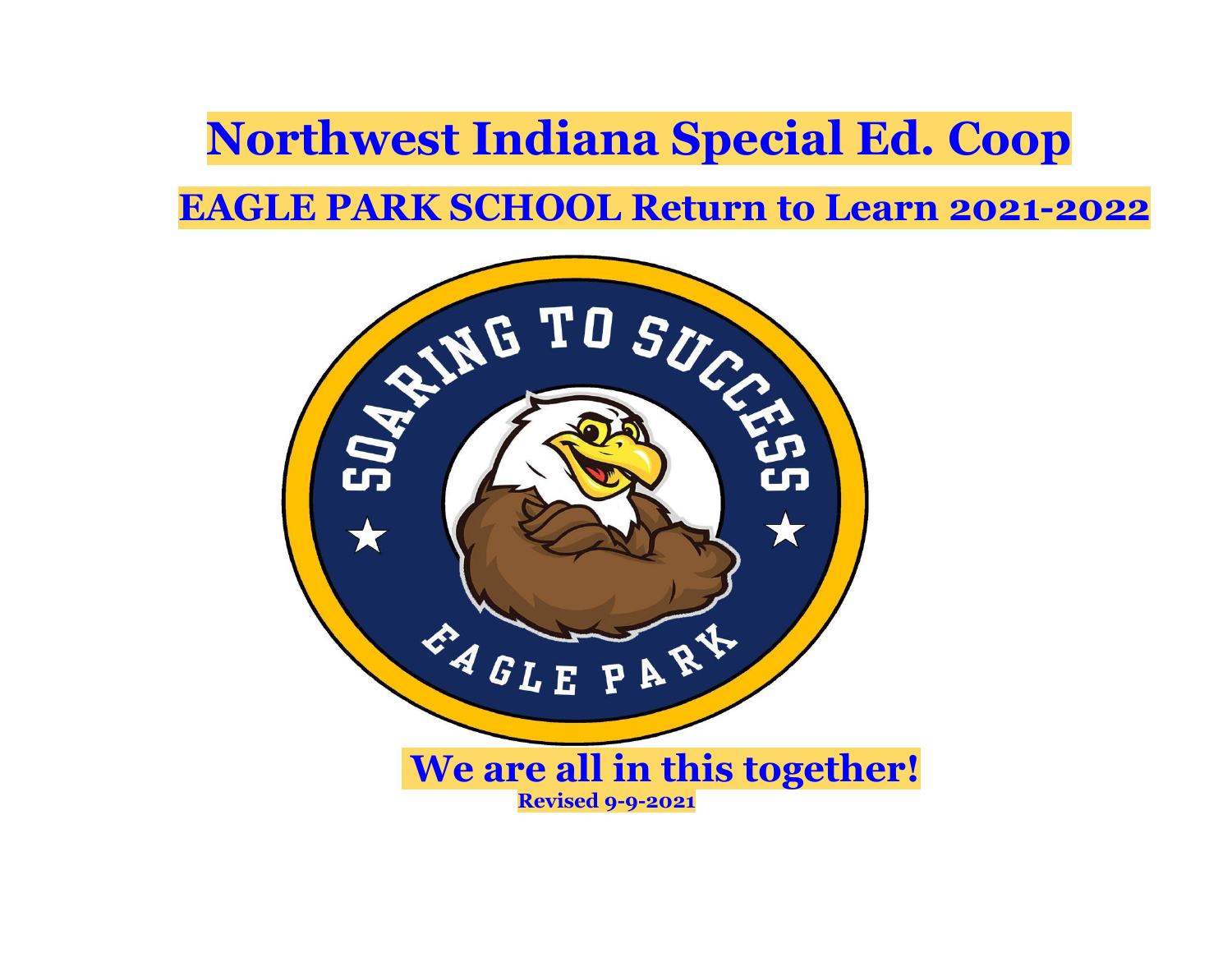## **What is One Thing That Will Make This Plan Work?**

**We need every parent to make sure to follow the new parameters for sending healthy students to school. And even beyond that, sending healthy students with healthy family members at home. It takes all of us working together to make sure we are protecting our schools from any illness. That means we cannot send sick students, or students who are exposed to sickness to school. This will be true for our staff members as well. We need to work hard to keep our buildings healthy places to learn..**

## **Protect NISEC EAGLE PARK Plan**

Guided by information from the Indiana Department of Education, Centers for Disease Control and Prevention (CDC), the Indiana State Department of Health and Local Board of Health, NISEC has ongoing plans that address the unique needs of Eagle Park School as we reopen.We are working through the guidelines from these organizations in order to do everything possible to protect those at our school due to COVID-19. Everything we are doing now is aimed at offering the safest experience we can to protect all members of our NISEC Eagle Park School and community. These are the steps we are taking to protect ourselves and others.

#### **Table of Contents**

**1: EXPECT EACH STAFF MEMBER, STUDENT AND FAMILY TO ASSUME PERSONAL RESPONSIBILITY TO PROTECT EAGLE PARK SCHOOL. [2: IMPLEMENT PERSONAL HEALTH SAFETY](#page-6-0)  [PRACTICES AND PROTOCOLS](#page-6-0) [4: ENACT HEALTH SAFETY CHANGES IN](#page-13-0)  [PHYSICAL SPACES AND FOOD SERVICES](#page-13-0) [5: TEACHING AND LEARNING](#page-16-0)**

We understand that Eagle Park School provides our very special population with academic instruction, social and emotional skills, safety, reliable nutrition, physical/speech and mental health therapy, opportunities for physical activity, among many other benefits. When our school is closed, we are limited in what we can provide to our most vulnerable population. In keeping with the goal of having our school remain open, we have developed the plan contained in this document. The plan is posted on our NISEC website at [www.nisec.org,](http://www.nisec.org/) under the tab "Eagle Park School".

Jane winkoff, NISEC Director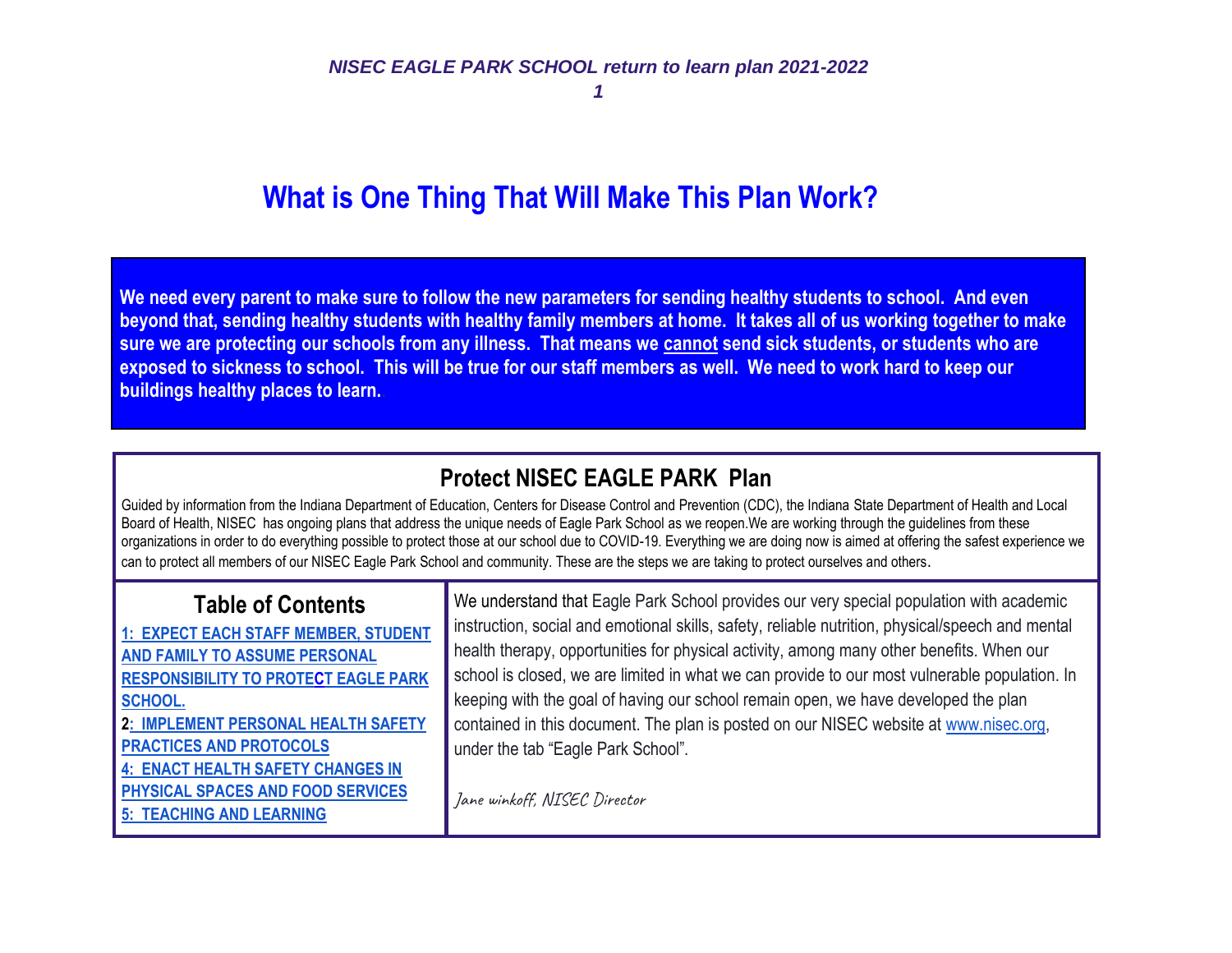

**\* ANY MANDATES FROM THE LAKE COUNTY HEALTH DEPARTMENT, INDIANA STATE DEPARTMENT OF HEALTH, OR THE CDC WILL BE ADHERED TO** 

**1: EXPECT EACH NISEC STAFF MEMBER, STUDENT AND FAMILY TO ASSUME PERSONAL RESPONSIBILITY TO PROTECT EACH**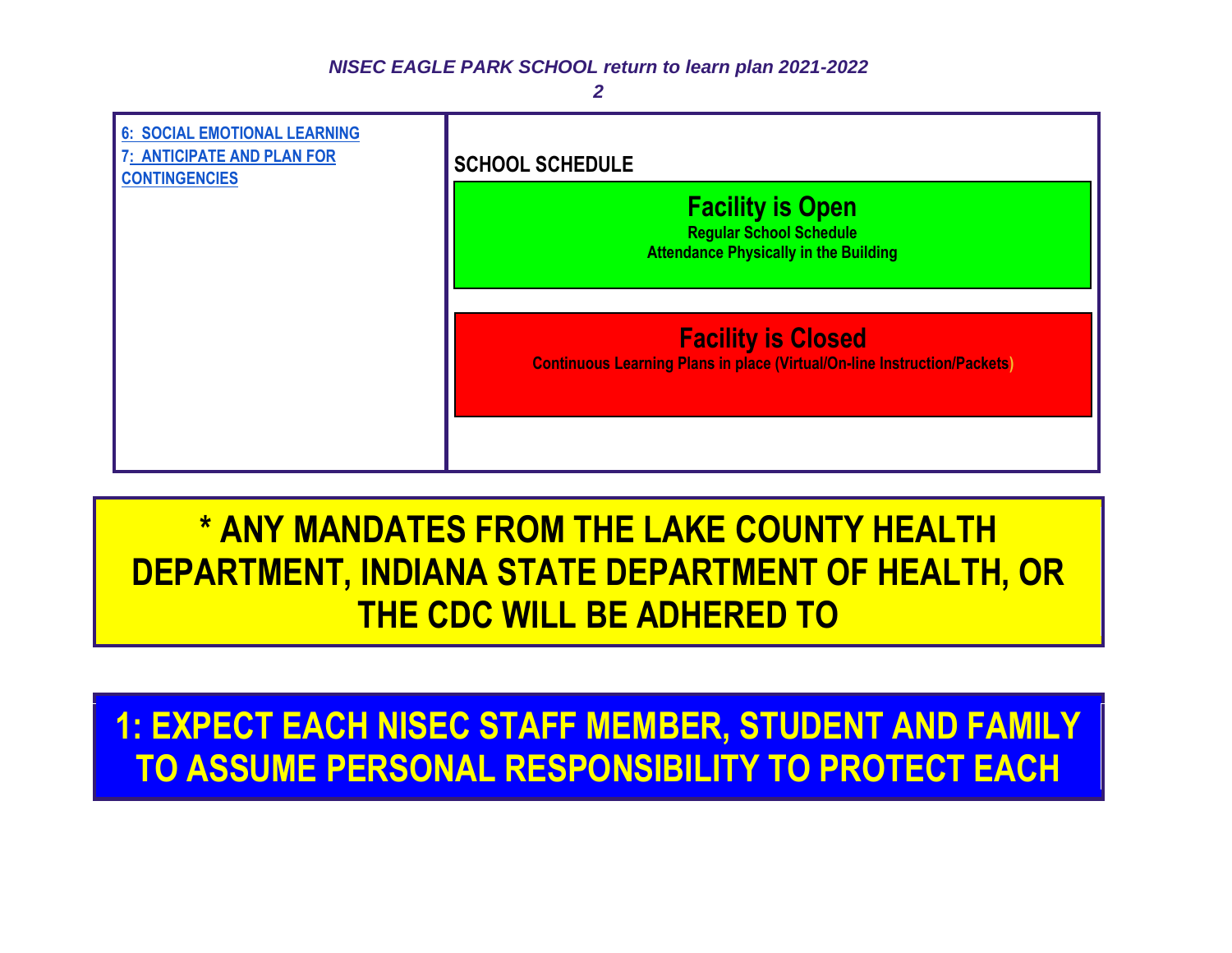## **OTHER BY FOLLOWING THE RETURN TO LEARN PLAN**

| <b>Create a culture of</b><br>safety and<br>accountability<br>through a<br>commitment to the<br><b>NISEC Eagle Park</b><br><b>School return to</b><br>learn plan | Every NISEC Eagle Park School staff member will take protective measures<br>and act responsibly by following the return to learn plan<br>All will participate in training to learn the required safety practices for returning<br>and participating at school.<br>All students/families and staff will monitor for and report all symptoms of<br>COVID-19 to the Eagle Park School or NISEC Administration Offices. The<br>school's nurse will oversee our comprehensive and integrated plan for<br>monitoring the health and safety of our students and staff.<br>All will practice critical personal safety practices including enhanced personal<br>hygiene practices including frequent hand washing and sanitizer use,<br>adhering to safe social distancing practices and following all safety<br>instructions and signage. Mask wearing will be mandated for all students and<br>staff unless a medical or behavioral excusal is accepted by the building<br>principal and nurse.*<br>All will keep personal belongings and all learning, studying and working<br>spaces clean. | <b>Resources:</b><br>RING TO SUCCE<br><b>SO4</b><br>Čŋ<br>$\bigstar$<br>$\bigstar$<br>EAGLE PARK<br>Signage |
|------------------------------------------------------------------------------------------------------------------------------------------------------------------|----------------------------------------------------------------------------------------------------------------------------------------------------------------------------------------------------------------------------------------------------------------------------------------------------------------------------------------------------------------------------------------------------------------------------------------------------------------------------------------------------------------------------------------------------------------------------------------------------------------------------------------------------------------------------------------------------------------------------------------------------------------------------------------------------------------------------------------------------------------------------------------------------------------------------------------------------------------------------------------------------------------------------------------------------------------------------------------|-------------------------------------------------------------------------------------------------------------|
| Eagle Park staff,<br>students and<br>visitors will adhere<br>to a set of health<br>safety protocols to<br>protect themselves<br>and others                       | These protocols apply to anyone on school campus, including but not limited<br>to all students, staff, contractors, vendors, suppliers and visitors.<br>Protocols include:<br>Staff and students will wear masks during the school day,<br>except when eating, drinking, or utilizing the restroom<br>individually *.<br>New building signage and other measures to promote social<br>distancing will be followed.<br>Important personal hygiene protocols will be used.                                                                                                                                                                                                                                                                                                                                                                                                                                                                                                                                                                                                               | <b>Resources</b><br><b>Mask Rules</b><br>Signage<br>Good Hygiene Guide                                      |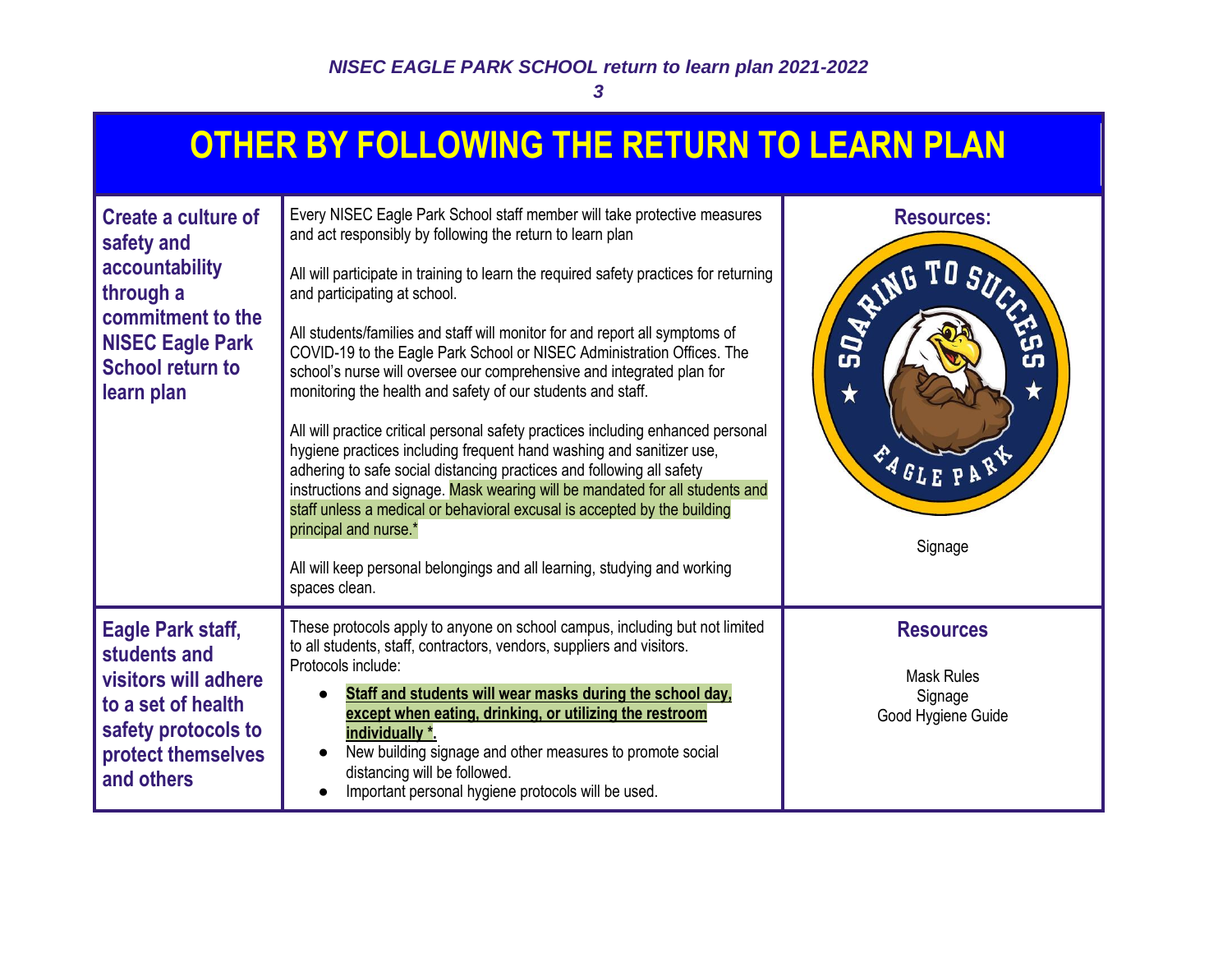*4*

| Staff and student<br><b>training to minimize</b>                                                            | At the beginning of the year, students will be trained on new COVID-19-<br>related expectations, such as:                                                                                                                                                                                                            | <b>Resources</b>                                                                                 |
|-------------------------------------------------------------------------------------------------------------|----------------------------------------------------------------------------------------------------------------------------------------------------------------------------------------------------------------------------------------------------------------------------------------------------------------------|--------------------------------------------------------------------------------------------------|
| the risk of COVID-<br>19 transmission<br>spread will set the<br>stage for a culture<br>of health and safety | <b>Mask wearing</b><br>Knowing the symptoms of COVID-19.<br>Before coming to school every day, conduct self-screening for COVID-19<br>symptoms.<br>Proper hand-washing and the use of hand sanitizer.<br>Social distancing expectations.<br>Sanitizing their personal spaces with cleaners appropriate for child use | <b>Symptom Guide</b><br><b>Self-Screening Report Directions</b><br>Good Hygiene Guide<br>Signage |

# **2: INSTRUCTIONAL LEARNING MODEL**

| <b>Instructional</b> | <b>Instructional Delivery</b><br><b>School is Open:</b>                                                                                                                                                                                                                                                                                                                                                                                                                                                                                                  | <b>Resources:</b><br>Mask Rules |
|----------------------|----------------------------------------------------------------------------------------------------------------------------------------------------------------------------------------------------------------------------------------------------------------------------------------------------------------------------------------------------------------------------------------------------------------------------------------------------------------------------------------------------------------------------------------------------------|---------------------------------|
|                      | <b>Facility is Open</b><br><b>Regular School Schedule</b><br><b>Attendance Physically in the Building</b><br><b>On-Campus Following the Regular School Schedule:</b><br>Teachers will provide instruction on a regular school day schedule.<br>Classrooms will be aligned with all seats facing front of the room with as much<br>distance between seats as possible.<br>Masks are required throughout the school day* except when eating and<br>$\bullet$<br>drinking.<br>Dividers may be in place when table instruction to small groups is necessary. | Signage<br>Good Hygiene Guide   |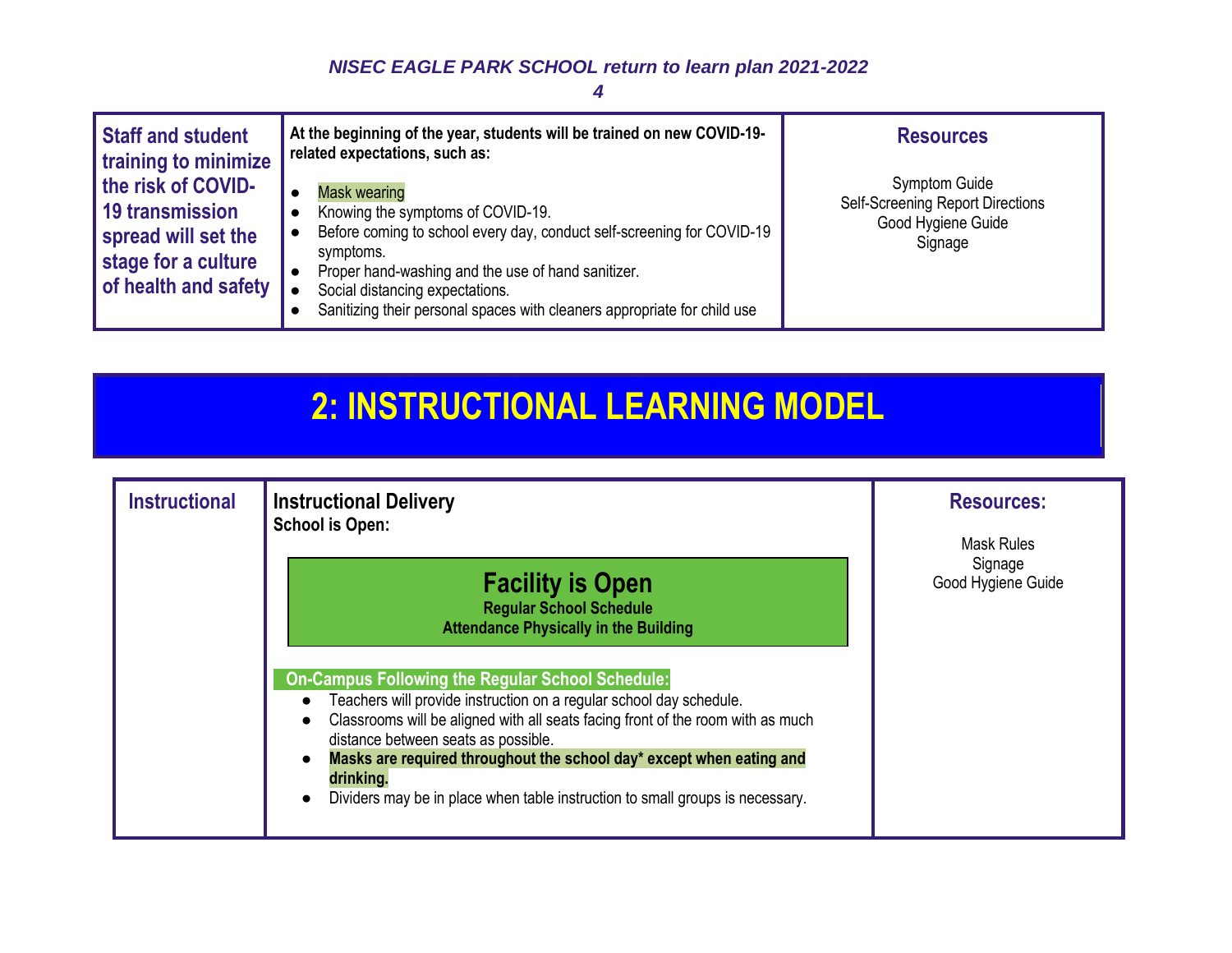|                                                                                                                            | *When it is determined by the NISEC Board or Managers that the COVID<br>positivity rates in Lake County are too elevated, that staff has diminished<br>due to quarantining at Eagle Park school so that student's safety is at risk,<br>or the student population has a high concentration of positive COVID<br>cases, Eagle Park school will function in RED with the following service<br>provision:--<br><b>E-LEARNING SCHOOL SCHEDULE- (Facility is Closed)</b><br>All Students Follow their Continuous Learning Plan If the student does<br>not have a Continuous Learning Plan included in their IEP, the case<br>conference committee will convene to develop one.<br><b>SCHOOL BUILDINGS ARE CLOSED.</b><br>NISEC staff will provide Virtual Learning instruction. Students will be expected to attend sessions<br>and complete all work. Virtual Learning Participation Rules will apply. Continuous Learning Plans<br>will be adhered to.<br>Student time includes:<br>Exercise<br>$\circ$<br>Meditation/Yoga<br>$\circ$<br>Journaling<br>$\circ$<br>Gratitude Time<br>$\Omega$<br>Behavior Consultants are available for students. | Communication on COVID-19<br>Spread Level                                                 |
|----------------------------------------------------------------------------------------------------------------------------|-----------------------------------------------------------------------------------------------------------------------------------------------------------------------------------------------------------------------------------------------------------------------------------------------------------------------------------------------------------------------------------------------------------------------------------------------------------------------------------------------------------------------------------------------------------------------------------------------------------------------------------------------------------------------------------------------------------------------------------------------------------------------------------------------------------------------------------------------------------------------------------------------------------------------------------------------------------------------------------------------------------------------------------------------------------------------------------------------------------------------------------------------|-------------------------------------------------------------------------------------------|
| <b>Identify and</b><br><b>Protect the</b><br><b>Most</b><br><b>Vulnerable</b><br><b>Members of the</b><br><b>Community</b> | Vulnerable Populations - Elderly individuals and/or individuals with serious underlying<br>health conditions, including high blood pressure, chronic lung disease, diabetes,<br>obesity, asthma, and those whose immune system is compromised such as by<br>chemotherapy for cancer and other conditions requiring such therapy.<br>Consultation with the healthcare provider should be had for students/families who are considered<br>$\bullet$<br>vulnerable on attending a regular school schedule. Please contact the school.<br>Provide Virtual Learning opportunities for vulnerable student populations in consultation with<br>$\bullet$<br>parents and public health officials.<br>Adhere to FERPA and HIPAA requirements.<br>Adhere to state and federal employment law and extended leave allowances.                                                                                                                                                                                                                                                                                                                             | <b>Resources:</b><br><b>Health Care Plans</b><br><b>FERPA/HIPAA</b><br><b>FFCRA Rules</b> |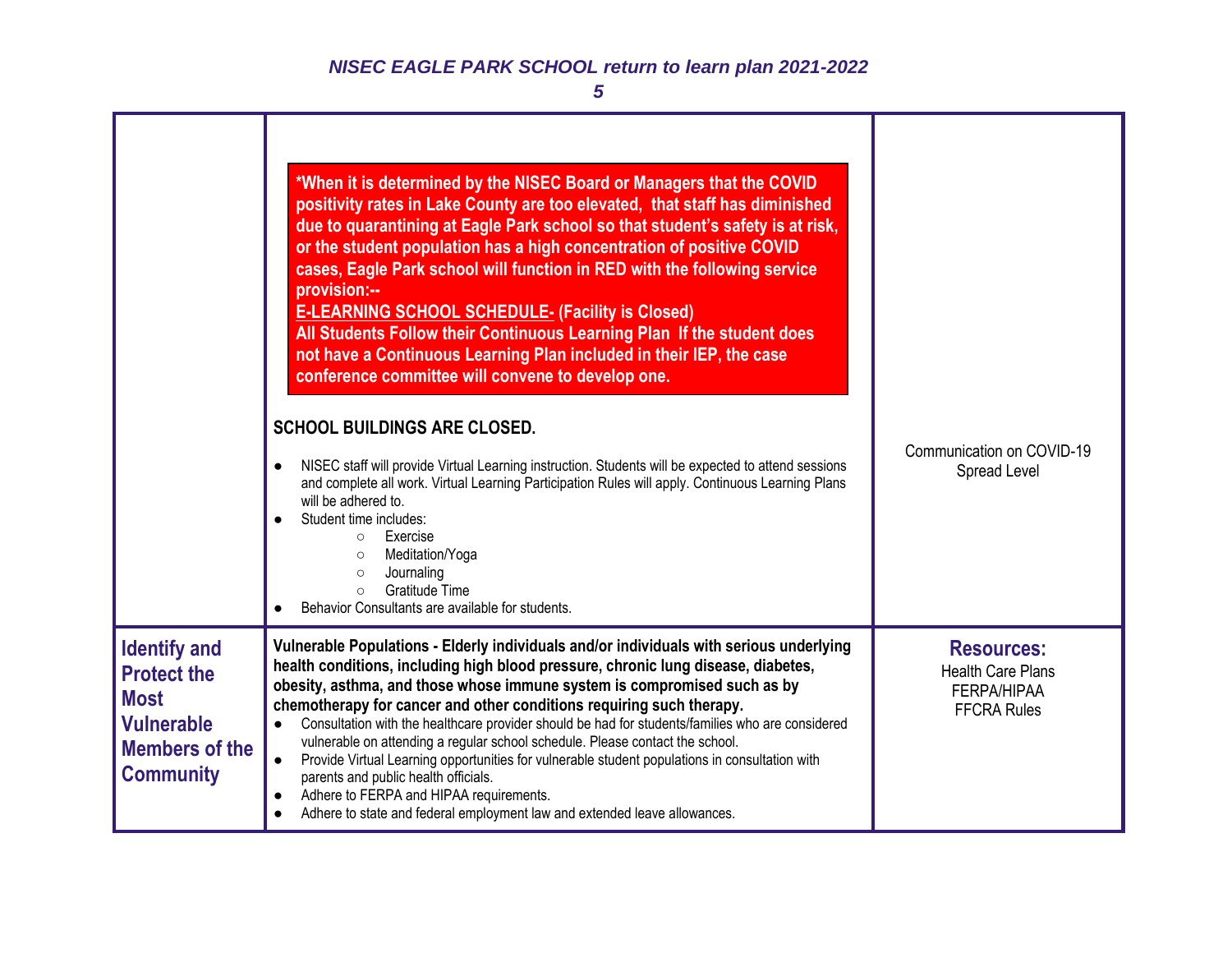| Human Resources will work with individuals and supervisors on reasonable workplace<br>accommodations.<br>Behavior Consultants are available for students. |  |
|-----------------------------------------------------------------------------------------------------------------------------------------------------------|--|
|-----------------------------------------------------------------------------------------------------------------------------------------------------------|--|

<span id="page-6-0"></span>

| <b>3: IMPLEMENT PERSONAL HEALTH SAFETY PRACTICES AND</b> |
|----------------------------------------------------------|
| <b>PROTOCOLS</b>                                         |

| <b>Distribute wellness</b><br>kits to Eagle Park<br><b>Students as</b> | Each student registered for instruction this fall MAY receive a wellness<br>kit with essential items for protecting and monitoring their health, upon<br>their request.                                                                                                                                                                                                                                                                                                                                                                                                                                                                     | <b>Resources:</b><br><b>WELLNESS KITS WILL INCLUDE:</b> |
|------------------------------------------------------------------------|---------------------------------------------------------------------------------------------------------------------------------------------------------------------------------------------------------------------------------------------------------------------------------------------------------------------------------------------------------------------------------------------------------------------------------------------------------------------------------------------------------------------------------------------------------------------------------------------------------------------------------------------|---------------------------------------------------------|
| requested                                                              | The wellness kits will include: face mask, hand sanitizer, disinfecting wipes and<br>$\bullet$<br>a reusable thermometer.<br>Please keep the reusable thermometer at home for self screening daily. The<br>O<br>thermometer must be cleaned properly to permit re-use.<br>While the wellness kits will provide initial supplies, we ask that Eagle Park<br>$\circ$<br>families assist with replenishing their student's kits if possible. However, if<br>any student needs any item replaced by the school, they should contact<br>their teacher for assistance.<br>Additionally, staff members may be provided an Eagle Park Wellness Kit. |                                                         |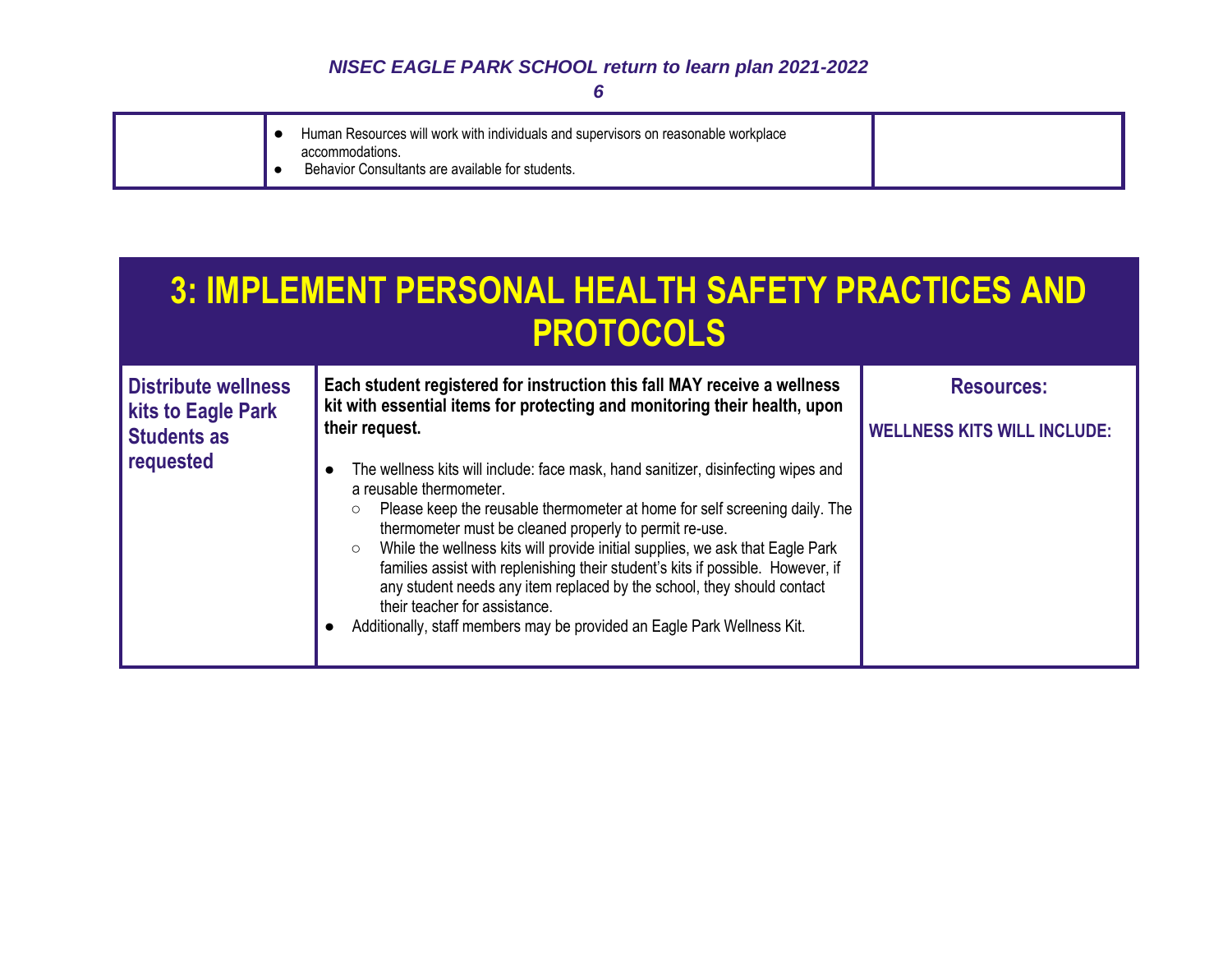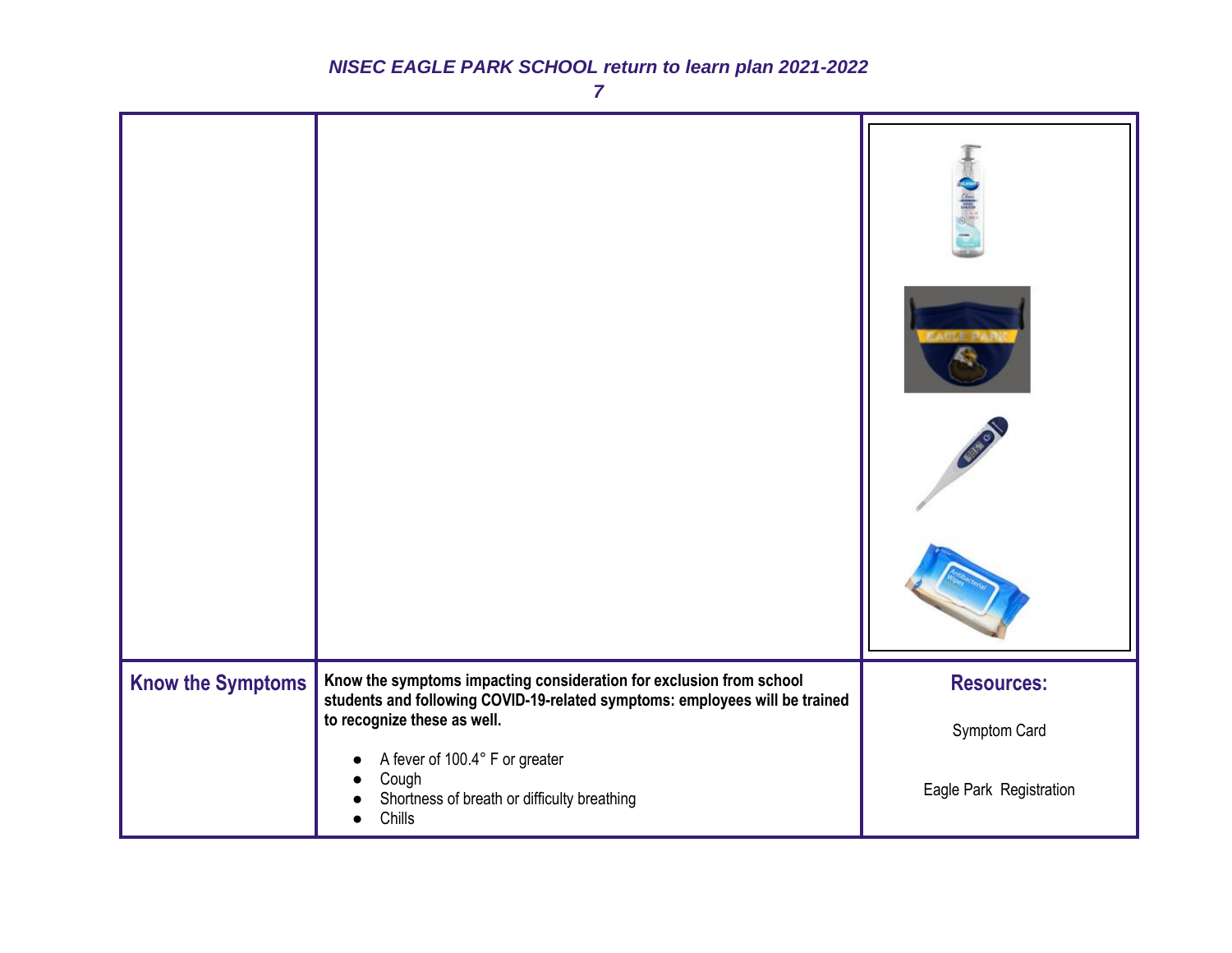|                          | Repeated shaking with chills<br>Muscle pain<br>Headache<br>Sore throat<br>New loss of taste or smell<br>Diarrhea<br>Students and employees will be excluded from instruction in the building if they test<br>positive for COVID-19 or exhibit one or more of the symptoms of COVID-19 based<br>on CDC Guidance that are not otherwise explained by medical history. Examples of<br>this include: Students with symptoms that aren't related to COVID-19 may be a<br>cough due to allergies or migraine headaches. Family healthcare providers may<br>need to provide assistance. Please note that this symptom list may not be all-<br>inclusive of COVID symptoms and may change under guidance from the CDC, IDOE<br>and the Health Departments. We will follow the most current COVID symptom lists<br>when screening staff and students. |                                                                                                                          |
|--------------------------|----------------------------------------------------------------------------------------------------------------------------------------------------------------------------------------------------------------------------------------------------------------------------------------------------------------------------------------------------------------------------------------------------------------------------------------------------------------------------------------------------------------------------------------------------------------------------------------------------------------------------------------------------------------------------------------------------------------------------------------------------------------------------------------------------------------------------------------------|--------------------------------------------------------------------------------------------------------------------------|
| <b>Self-Screen Daily</b> | Staff and students/families must self-screen for symptoms of<br>COVID-19 before coming to school.<br>Staff and students must communicate information to the school when<br>$\bullet$<br>symptomatic.<br>Students and employees exhibiting symptoms of COVID-19 without being<br>otherwise explained, are prohibited from coming to school, and if they do<br>come to school, they will be sent home immediately.                                                                                                                                                                                                                                                                                                                                                                                                                             | <b>Resources:</b><br>Symptom Card<br>Self-Screening Report Directions<br>Use NISEC and Eagle Park Call off<br>Procedures |
| <b>Masks</b>             | It is critical to emphasize that maintaining as much social distancing as<br>possible remains important to slowing the spread of the virus. The CDC<br>is additionally strongly recommending the use of simple cloth face<br>coverings to slow the spread of the virus and help people who may have<br>the virus and do not know it from transmitting it to others.<br>We recognize that some students may require an altered face mask, if masking<br>is requested by parents or mandated by the Lake County or Indiana State<br>Health Department or the CDC. Altered face masks will be allowed as<br>necessary to facilitate total communication and access to instruction.                                                                                                                                                              | <b>Resources:</b>                                                                                                        |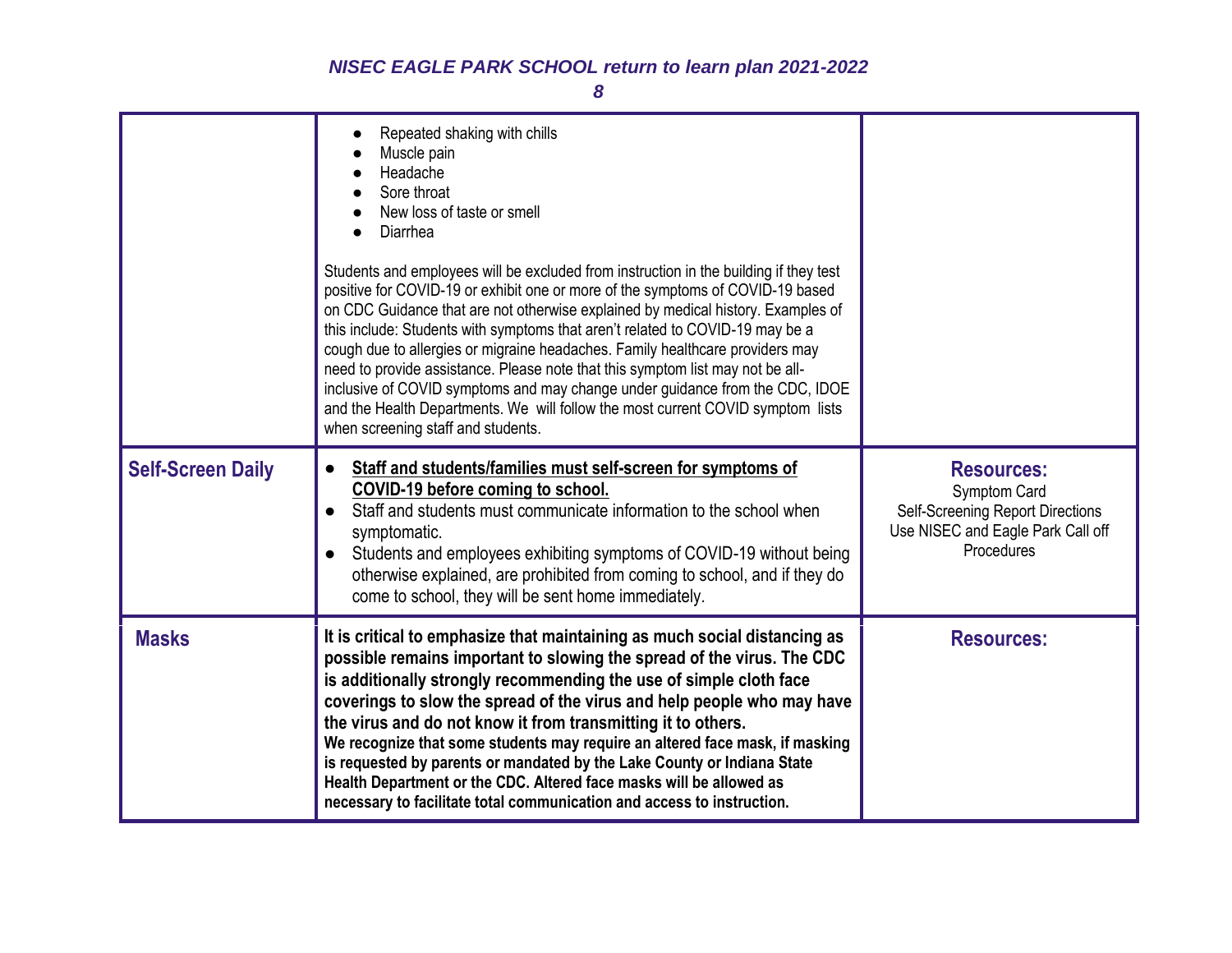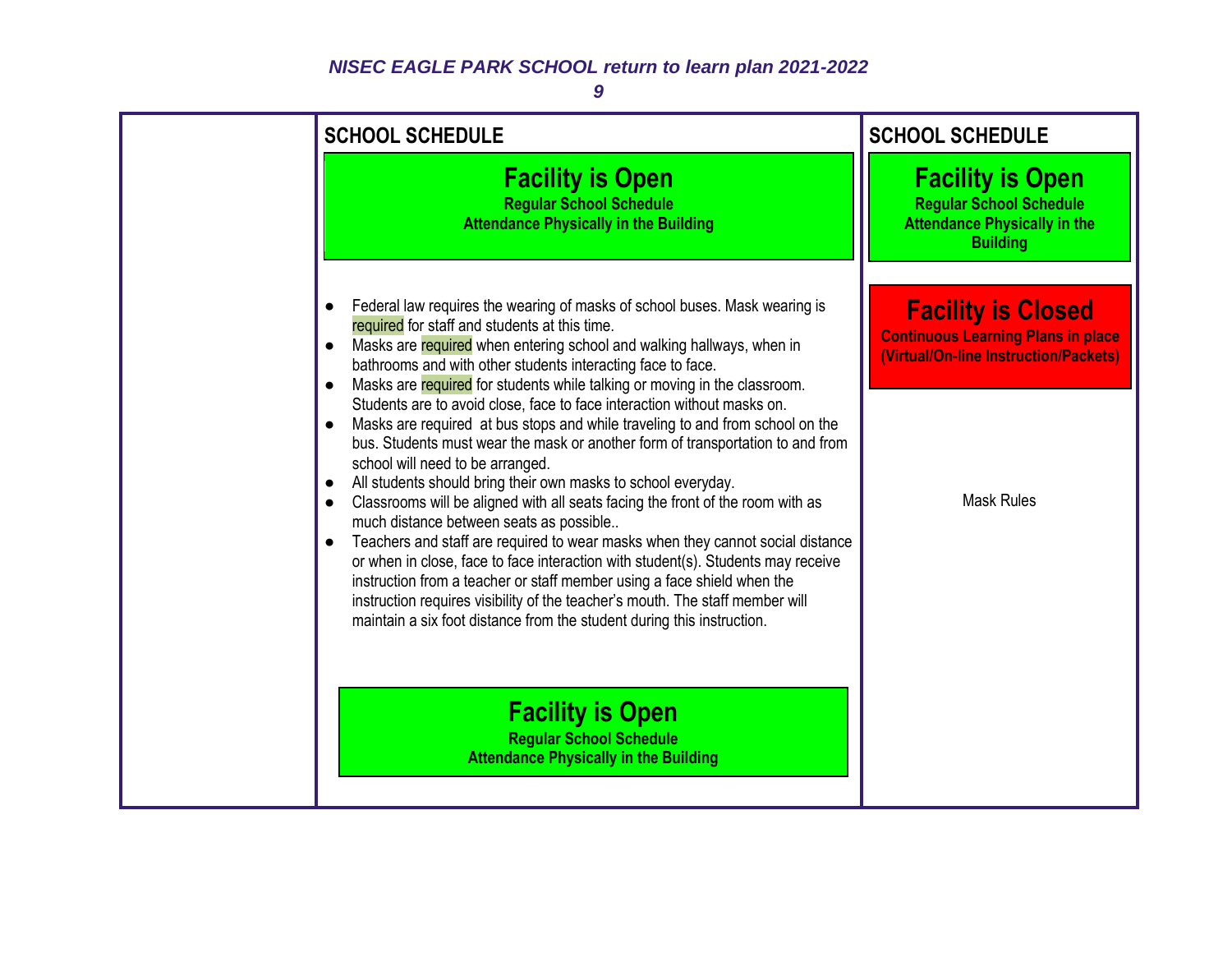|                       | Masks are required throughout the day.<br>Masks are required while traveling to and from school on the bus.<br>Students must wear the mask or another form of transportation to and<br>from school will need to be made.<br><b>Facility is Closed</b><br><b>Continuous Learning Plans in place (Virtual Learning/On-line</b><br><b>Instruction/Packets)</b>                       |                    |
|-----------------------|-----------------------------------------------------------------------------------------------------------------------------------------------------------------------------------------------------------------------------------------------------------------------------------------------------------------------------------------------------------------------------------|--------------------|
|                       | School buildings are closed.<br>Follow the directions of the authorities.<br>Practice hygiene safety at home and in the community.                                                                                                                                                                                                                                                |                    |
| <b>Good Hygiene</b>   | Teach the importance of not touching your face.                                                                                                                                                                                                                                                                                                                                   | <b>Resources:</b>  |
| <b>Practices</b>      | Teach and reinforce good hygiene practices like hand washing, covering coughs, and<br>hands to self.                                                                                                                                                                                                                                                                              | Good Hygiene Guide |
|                       | Teach the proper use and removal of masks.<br>$\bullet$<br>Daily hygiene procedures will take place including hand washing.<br>$\bullet$<br>Hand sanitizing should be done upon entering the building and new spaces, as well as<br>$\bullet$<br>whenever handwashing is unavailable.<br>Desk and surface cleaning with wipes/sanitizer for personal spaces upon exiting a class. |                    |
| <b>Supplies and</b>   | All desks face the same direction with students facing the same direction.                                                                                                                                                                                                                                                                                                        | <b>Resources:</b>  |
| <b>Personal Space</b> | If desks are shared, they are wiped between use by the student who used them before<br>the class exits with sanitizer wipes.<br>The use of shared supplies and materials will be minimized. Sanitizing will occur<br>$\bullet$<br>between each use if shared.<br>Students and staff are encouraged to bring water bottles from home. Water bottle filling<br>$\bullet$            | Signage            |
|                       | stations may be used with appropriate rules followed $-$ rules will be<br>posted. Water fountains will be turned off. Water filling stations will be                                                                                                                                                                                                                              |                    |
|                       | accessible.                                                                                                                                                                                                                                                                                                                                                                       |                    |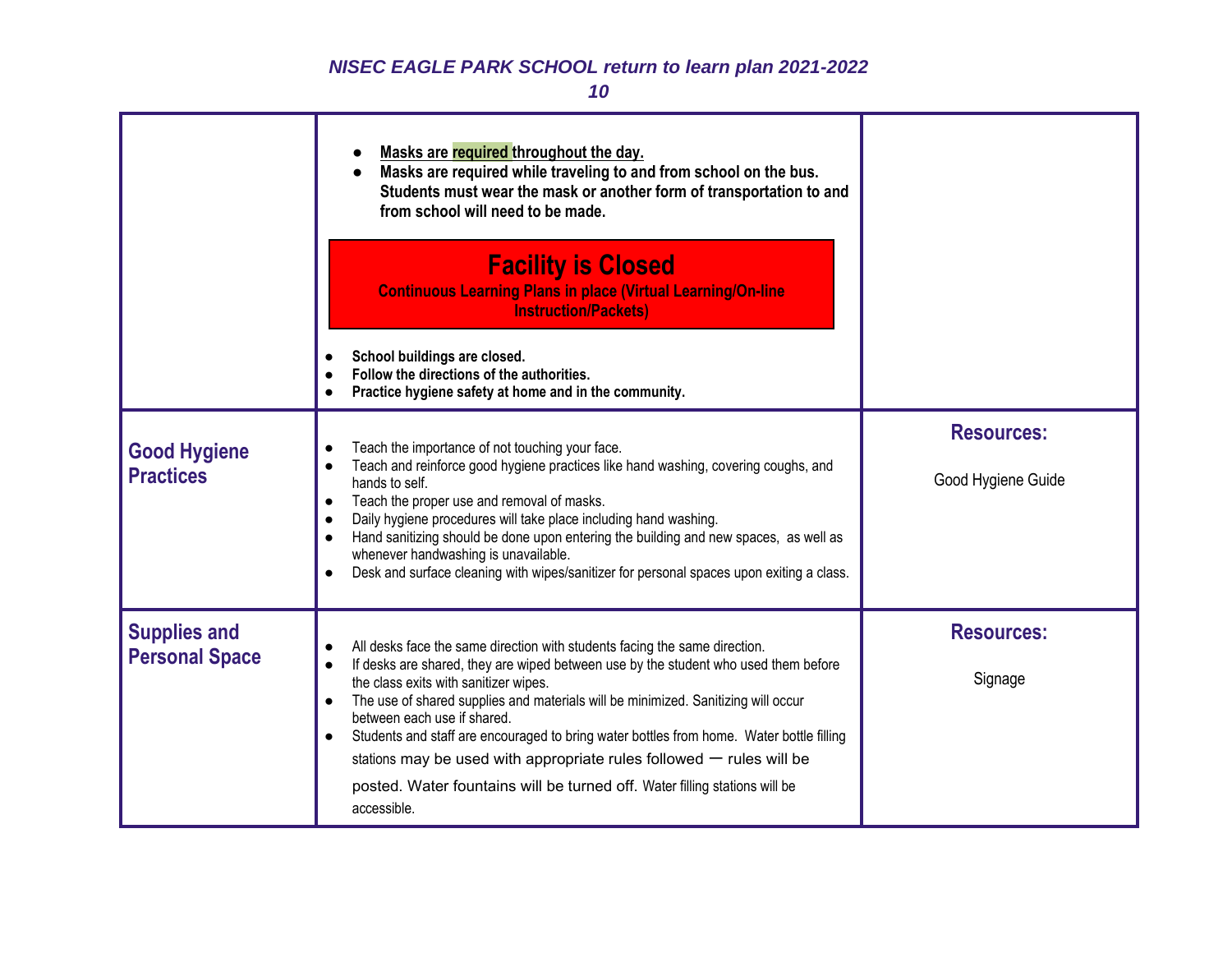| <b>Large Group</b><br><b>Gatherings</b>                                                            | Providing hand sanitizer for students and staff.<br>$\bullet$<br>Limiting unnecessary congregations of students and staff.<br>$\bullet$<br>Discourage the congregation of students in parking lots and common areas.<br>$\bullet$<br>Social distancing required. Masks required for face to face interactions.<br>$\bullet$<br>Stagger the schedule for large group gatherings (i.e. recess and school meals).<br>$\bullet$<br>Identify and utilize large spaces (i.e. gymnasiums, cafeteria, common area in school,<br>outside spaces - as weather permits) for social distancing.                                                                                                                                                                                                                                                                                                                                                                                                                                                                                                                                                                                                                                                                                                                                | <b>Resources:</b><br>Signage                                                                                                                                                                                                                                                                                                                                                                                                                                                                                                                                                                                              |
|----------------------------------------------------------------------------------------------------|--------------------------------------------------------------------------------------------------------------------------------------------------------------------------------------------------------------------------------------------------------------------------------------------------------------------------------------------------------------------------------------------------------------------------------------------------------------------------------------------------------------------------------------------------------------------------------------------------------------------------------------------------------------------------------------------------------------------------------------------------------------------------------------------------------------------------------------------------------------------------------------------------------------------------------------------------------------------------------------------------------------------------------------------------------------------------------------------------------------------------------------------------------------------------------------------------------------------------------------------------------------------------------------------------------------------|---------------------------------------------------------------------------------------------------------------------------------------------------------------------------------------------------------------------------------------------------------------------------------------------------------------------------------------------------------------------------------------------------------------------------------------------------------------------------------------------------------------------------------------------------------------------------------------------------------------------------|
| <b>When a Child, Staff</b><br><b>Member, or Visitor</b><br><b>Becomes Sick at</b><br><b>School</b> | <b>COVID-19 Symptom Isolation Clinic Use for Screening</b><br>An isolation room or area will be used to separate anyone who exhibits COVID-like<br>$\bullet$<br>symptoms.<br>School nurses and healthcare providers will use Standard and Transmission-Based<br>Precautions when caring for sick people. See: What Healthcare Personnel Should Know<br>About Caring for Patients with Confirmed or Possible COVID19 Infection - Click Here.<br>Notify local health officials, staff, and families immediately of a possible case while<br>$\bullet$<br>maintaining confidentiality consistent with the Americans with Disabilities Act (ADA) and<br>other applicable federal and state privacy laws.<br>Close off areas used by a sick person will not be used before cleaning and disinfection.<br>$\bullet$<br>Wait 24 hours before you clean and disinfect. If it is not possible to wait 24 hours, wait as<br>long as possible. Ensure safe and correct application of disinfectants and keep<br>disinfectant products away from children<br>Inform those who have had close contact with a person diagnosed with COVID-19 to<br>$\bullet$<br>stay home and follow state ISDH guidance if symptoms develop. If a person does not<br>have symptoms, follow appropriate state ISDH guidance for home quarantine. | <b>Resources:</b><br>Please note that in the event of a<br>documented positive case, short-term<br>closure may be appropriate. Schools and<br>local health departments are encouraged<br>to keep schools open and operating as<br>much as possible. The CDC Decision Tree<br>has the school closing for potentially two-<br>five days so the local health department or<br>the Indiana State Department of Health can<br>engage with your team to recommend<br>further testing, cleaning, etc.; however, this<br>health/medical review may be done on the<br>same day as a positive case to reduce<br>school closure time |
|                                                                                                    | Contact Tracing: Indiana State Department of Health School Guidance will be<br>followed:                                                                                                                                                                                                                                                                                                                                                                                                                                                                                                                                                                                                                                                                                                                                                                                                                                                                                                                                                                                                                                                                                                                                                                                                                           |                                                                                                                                                                                                                                                                                                                                                                                                                                                                                                                                                                                                                           |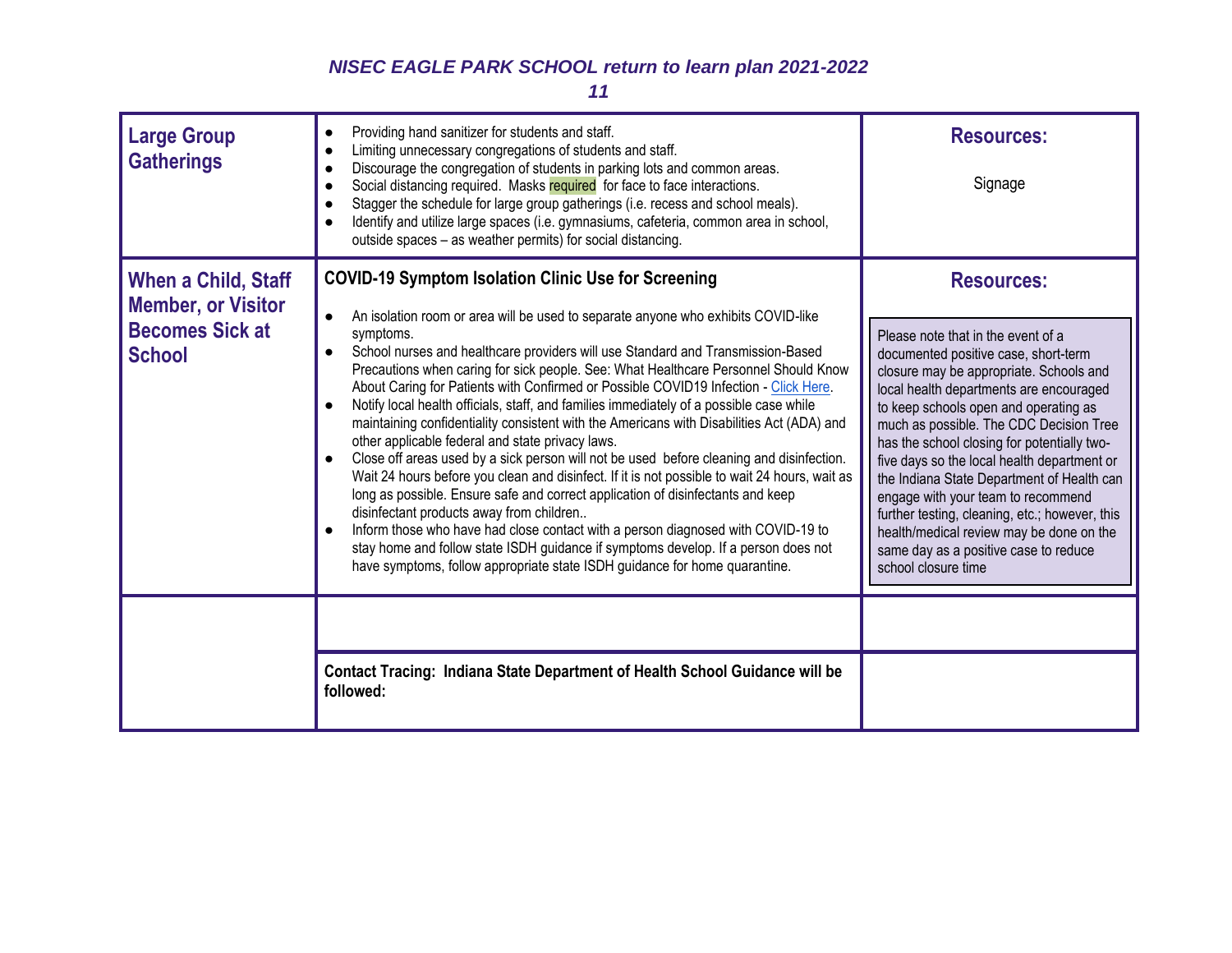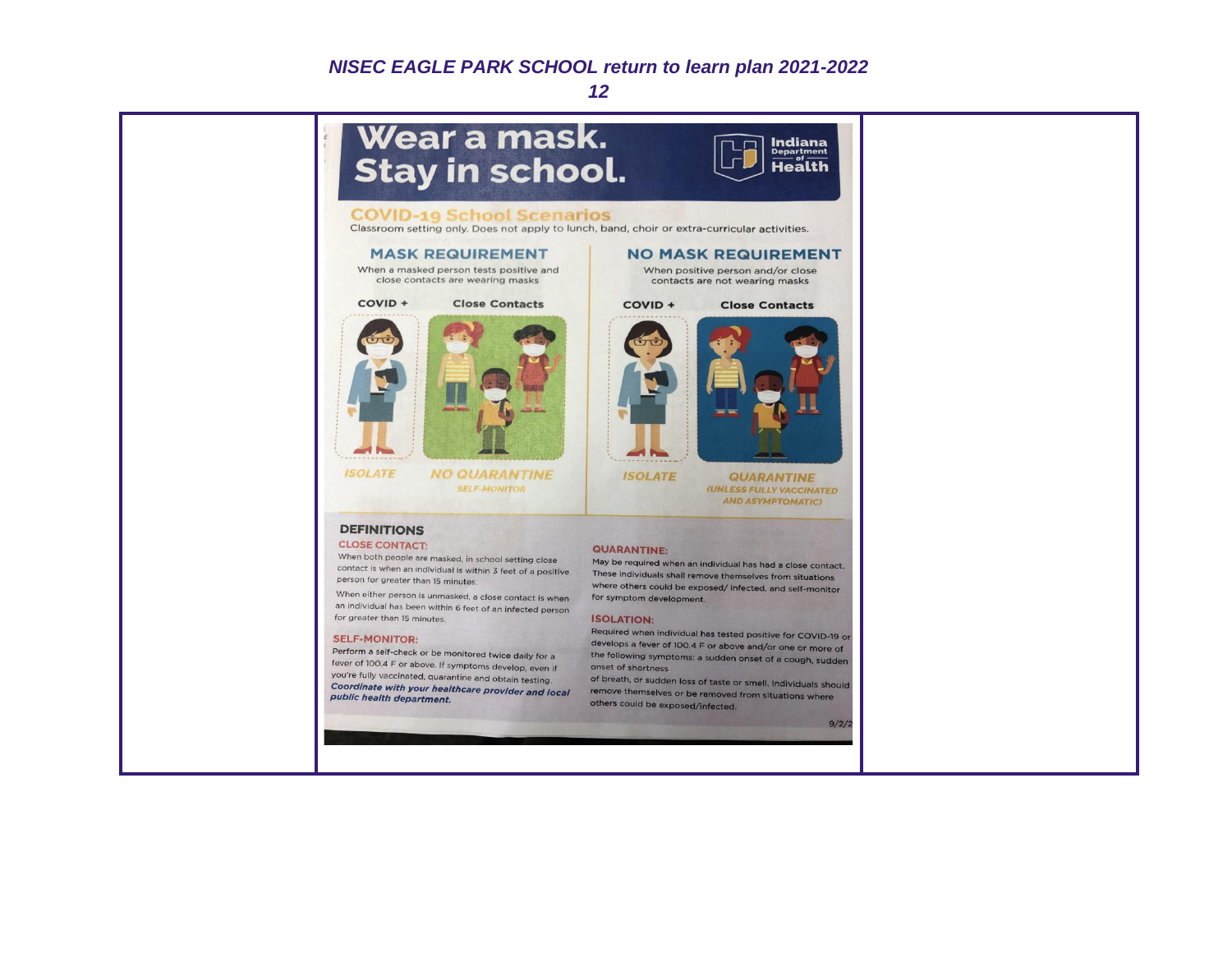## <span id="page-13-0"></span>**4: ENACT HEALTH SAFETY CHANGES IN PHYSICAL SPACES, FOOD SERVICES, and TRANSPORTATION**

| <b>Enact Health</b>                                                    | Ready buildings, common spaces for activities                                                                                                                                                                                                                                                                                                                                                                                                                                                                                                                                                                                                                                                                                                                                                                                                                                                                                                                                                              | <b>Resources:</b> |
|------------------------------------------------------------------------|------------------------------------------------------------------------------------------------------------------------------------------------------------------------------------------------------------------------------------------------------------------------------------------------------------------------------------------------------------------------------------------------------------------------------------------------------------------------------------------------------------------------------------------------------------------------------------------------------------------------------------------------------------------------------------------------------------------------------------------------------------------------------------------------------------------------------------------------------------------------------------------------------------------------------------------------------------------------------------------------------------|-------------------|
| <b>Safety</b><br><b>Changes in</b><br><b>Physical</b><br><b>Spaces</b> | The layout and design of the school building and facilities have been assessed<br>to ensure proper health and safety updates are made, appropriate signage is<br>posted.                                                                                                                                                                                                                                                                                                                                                                                                                                                                                                                                                                                                                                                                                                                                                                                                                                   | Signage           |
|                                                                        | New social distanced queueing procedures will be in place, with one-way traffic through<br>$\bullet$<br>the buildings, where possible.<br>Visitors are required to wear face coverings<br>Ventilation systems will increase circulation of outdoor air as much as possible, when<br>$\bullet$<br>practicable based on outdoor air conditions.<br>Clean/disinfect frequently touched surfaces at least daily and shared objects after each<br>$\bullet$<br>use.<br>Conduct deep cleaning of school prior to students/staff returning; schedule additional<br>$\bullet$<br>cleanings during weekends or school holidays/breaks.<br>No facility rental from outside groups will be permitted until further notice.<br>$\bullet$<br>See protocol for students/staff who feel ill/experience symptoms when they come to<br>$\bullet$<br>school (see When a Child, Staff Member, or Visitor Becomes Sick at School).<br>Use procedures for student pick/drop up with no parents getting out of cars<br>$\bullet$ |                   |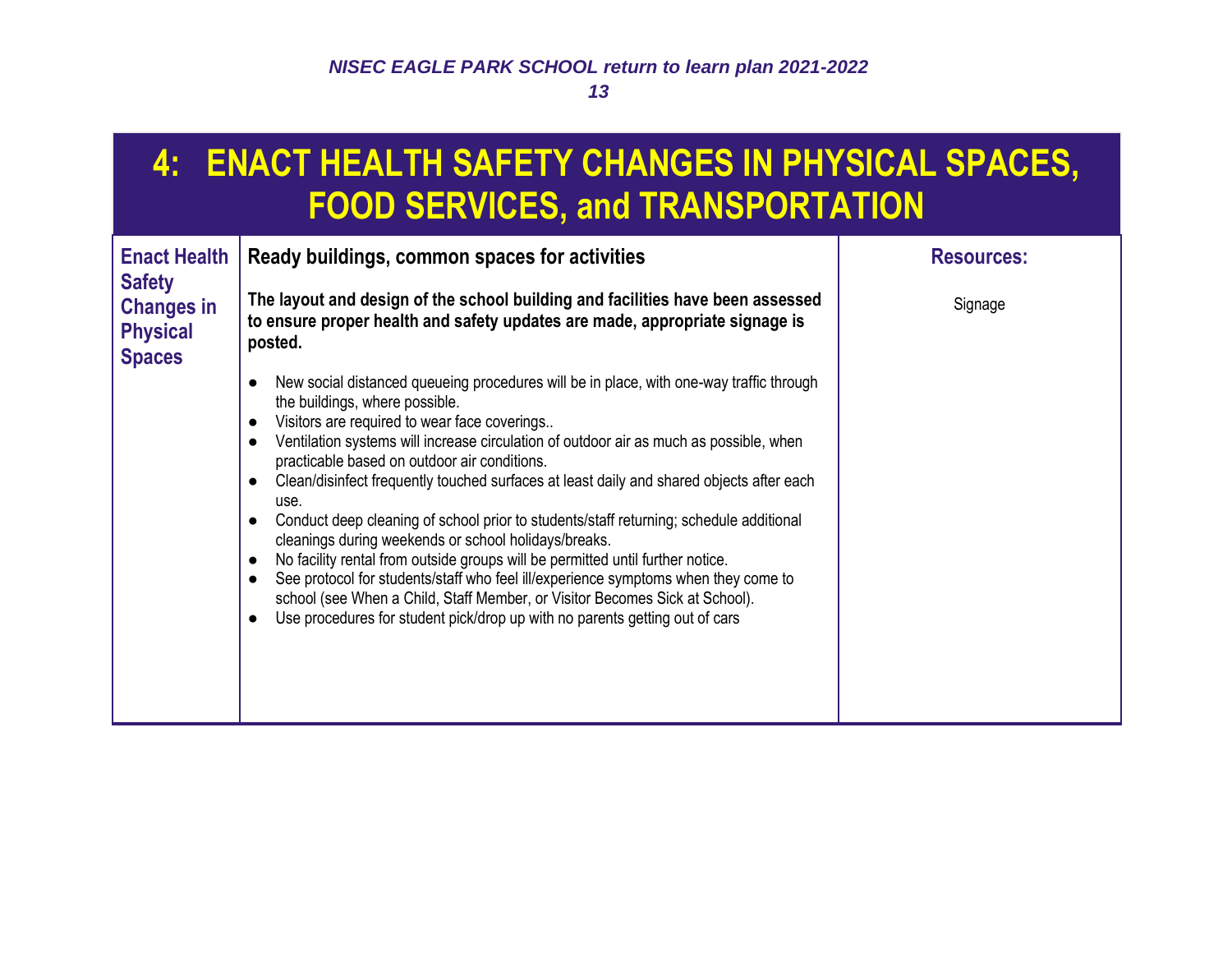| <b>Classrooms,</b><br>cafeterias,<br>gymnasiums,<br>etc. will be<br>adjusted to<br>allow for safe<br>social<br>distancing,<br>with an<br>enhanced<br>commitment<br>to the health<br>and safety of<br>our school. | Classrooms<br>$\bullet$<br>Spread desks far apart in the classroom.<br>$\circ$<br>Seating charts are maintained.<br>$\circ$<br>All desks face the same direction.<br>$\bigcirc$<br>If desks are shared, they are wiped between use by the student who used them<br>$\circ$<br>before the class exits with sanitizer wipes.<br>The use of shared supplies and materials will be minimized. Sanitization will occur<br>$\circ$<br>between each use if shared.<br>In classrooms, maintaining as much social distancing space between instructor and<br>students, appropriate accommodations will be made to protect instructors and students<br>(see-thru barriers, face shields, etc.). Masks will be worn.<br>Playground<br>$\bullet$<br>Recess times are staggered.<br>$\circ$<br>Open playgrounds with separate zones for sanitization purposes.<br>$\circ$<br>Equipment is cleaned between use.<br>$\circ$ | <b>Sanitizing Wipes</b><br>See-thru Barrier / Face Shields<br>Seating Chart<br>Playground Zone Schedule |
|------------------------------------------------------------------------------------------------------------------------------------------------------------------------------------------------------------------|--------------------------------------------------------------------------------------------------------------------------------------------------------------------------------------------------------------------------------------------------------------------------------------------------------------------------------------------------------------------------------------------------------------------------------------------------------------------------------------------------------------------------------------------------------------------------------------------------------------------------------------------------------------------------------------------------------------------------------------------------------------------------------------------------------------------------------------------------------------------------------------------------------------|---------------------------------------------------------------------------------------------------------|
| <b>Clinical</b><br><b>Space COVID</b><br>$-19$<br><b>Symptomatic</b>                                                                                                                                             | Eagle Park School has a designated space separate from the nurse's clinic where<br>$\bullet$<br>students or employees who are feeling ill are evaluated or wait for pick up.<br>All waiting staff and students should wear a cloth face covering.<br>Only essential staff assigned to the room may enter wearing appropriate PPE.                                                                                                                                                                                                                                                                                                                                                                                                                                                                                                                                                                            | <b>Resources:</b><br>Space for COVID-19 Symptomatic<br><b>PPE</b><br><b>Entry Log</b>                   |
| <b>Clinic Space</b><br>Non-COVID-<br><b>19 Related</b>                                                                                                                                                           | Students who do not display symptoms of COVID-19 can be seen and treated in the<br>$\bullet$<br>nurse's clinic.<br>These would include students who are injured during the school day or students with<br>$\bullet$<br>special health care needs such as those with chronic health conditions (i.e. -<br>diabetes or seizures), those requiring medical treatments (i.e. - suctioning, tube<br>feeding), and those with individual health plans.                                                                                                                                                                                                                                                                                                                                                                                                                                                             | <b>Resources:</b><br>Space for Non- COVID-19 Symptomatic                                                |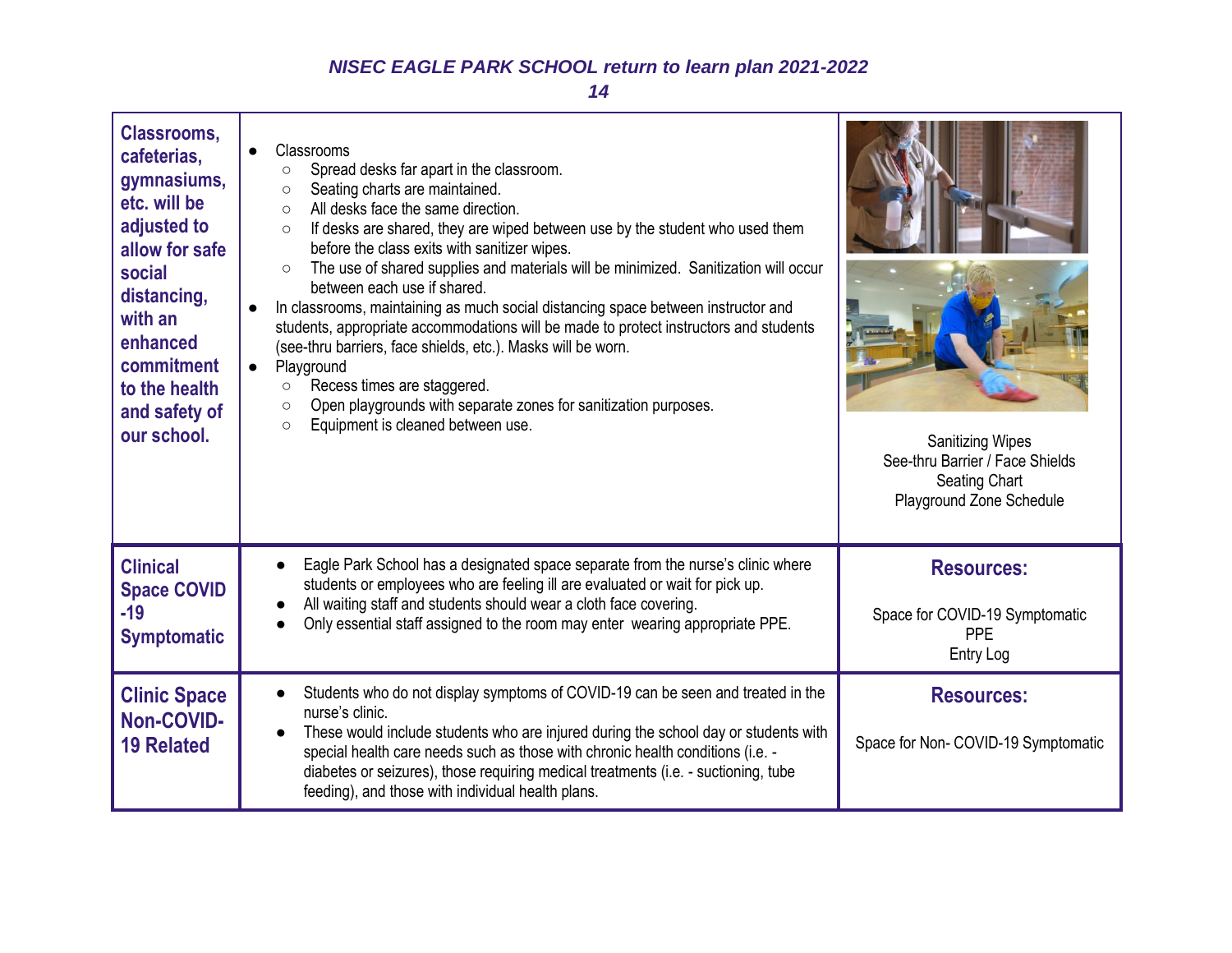| <b>Confirmed</b><br>Case of<br><b>COVID-19 on</b><br><b>School</b><br><b>Property</b> | When there is confirmation that a person infected with COVID-19 was on school<br>$\bullet$<br>property, the school will report the necessary information to the required<br>departments. Unless extenuating circumstances exist, the school will work with the<br>local health department to assess factors such as the likelihood of exposure to<br>employees and students in the building, the number of cases in the community, and<br>other factors that will determine building closure.<br>As soon as the school becomes aware of a student or employee who has been<br>$\bullet$<br>exposed to or has been diagnosed with COVID-19, the custodial staff will be<br>informed, so that impacted building or bus areas, furnishings, and equipment are<br>thoroughly disinfected. If possible, based upon student and staff presence, the<br>custodial staff will wait 24 hours or as long as possible prior to disinfecting.<br>However, if that is not possible or school is in session, the cleaning will occur<br>immediately.                                                                                                                                                                                                                                                                                                                                                                                                                           | <b>Resources:</b><br>Nurse's Office for COVID-19 Symptomatic<br><b>PPE</b><br>Entry Log               |
|---------------------------------------------------------------------------------------|------------------------------------------------------------------------------------------------------------------------------------------------------------------------------------------------------------------------------------------------------------------------------------------------------------------------------------------------------------------------------------------------------------------------------------------------------------------------------------------------------------------------------------------------------------------------------------------------------------------------------------------------------------------------------------------------------------------------------------------------------------------------------------------------------------------------------------------------------------------------------------------------------------------------------------------------------------------------------------------------------------------------------------------------------------------------------------------------------------------------------------------------------------------------------------------------------------------------------------------------------------------------------------------------------------------------------------------------------------------------------------------------------------------------------------------------------------------|-------------------------------------------------------------------------------------------------------|
| <b>Cleaning</b><br>and<br><b>Disinfecting</b>                                         | Implement CDC Guidelines for Cleaning and Disinfecting: Click Here<br>Soap and hand sanitizer are available throughout the building and in each classroom<br>$\bullet$<br>Provide sanitizer wipes for desk cleaning by students who used the space they worked in<br>$\bullet$<br>before they exit.<br>Routine cleaning is performed on a regularly scheduled basis by district custodial staff<br>assigned to that building or area. Routine cleaning includes daily cleaning and<br>disinfecting of all restrooms, scheduled sweeping of all floors, sanitizing of cafeteria<br>tables, emptying trash and other building based tasks.<br>Supplemental cleaning is performed by custodial staff over and above what is considered<br>$\bullet$<br>routine. Supplemental cleaning is focused on cleaning and disinfecting high touch<br>surfaces, specifically for the purpose of preventing spread of disease.<br>Playground—recess times are staggered, and equipment is cleaned between use.<br>Emergency cleaning: The emergency cleaning plan will be implemented at the direction<br>of the Director or designee in response to an actual infection located at or attributed to<br>Eagle Park School, or when directed by County or State health authorities.<br>Upon direction to implement an emergency cleaning plan, the facility will be evacuated<br>$\bullet$<br>and plans for the length of closure will be communicated to the public and staff. | <b>Resources:</b><br><b>Hand Sanitizer</b><br><b>Cleaning and Disinfecting Supplies</b><br><b>PPE</b> |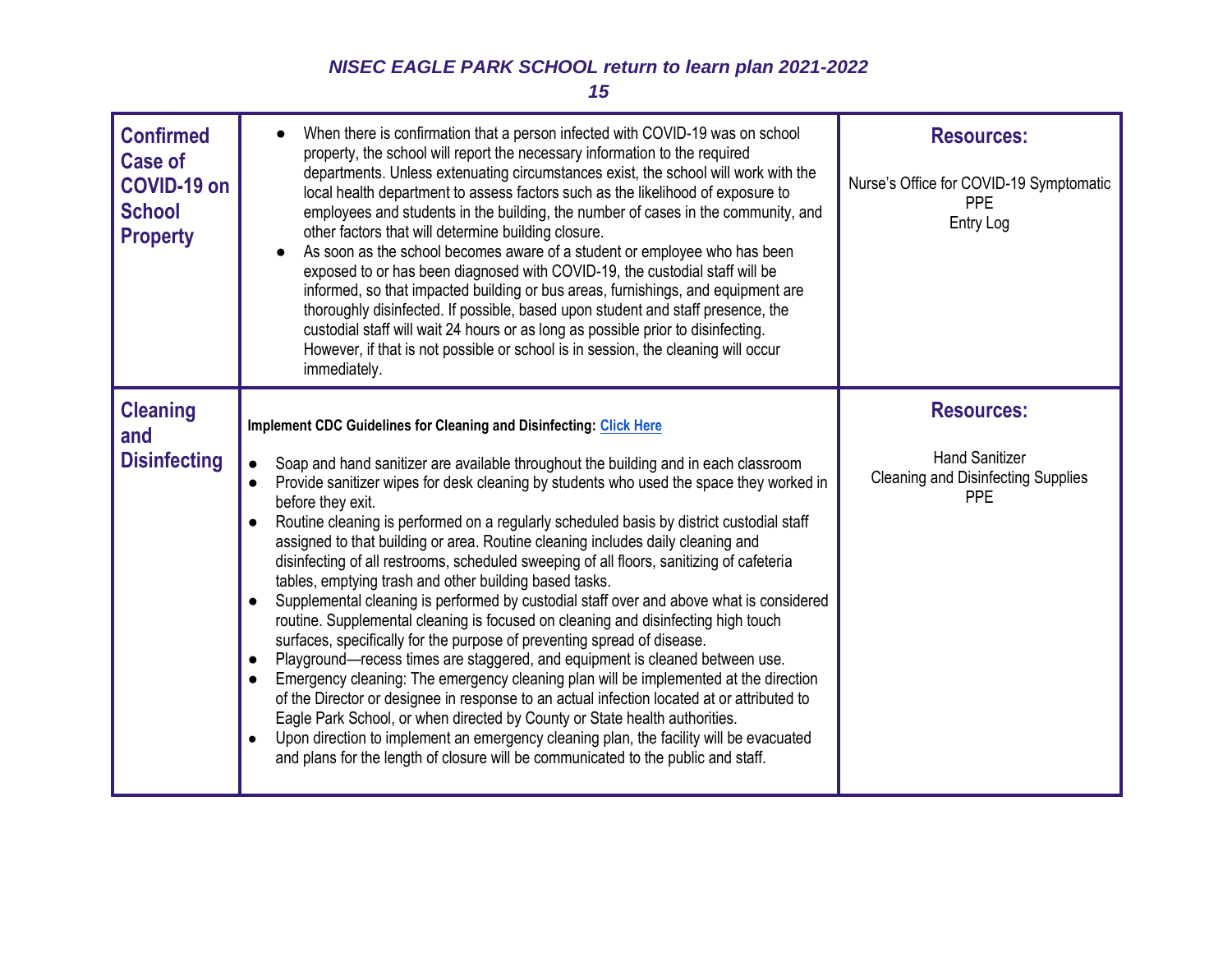| <b>Food</b><br><b>Service</b> | Implement standard operating procedures while taking preventative measures<br>such as:                                                                                                                                                                                                                                                                                                                                                                                                                                                                                                                                                                                                                                                                                                                                                                                             | <b>Resources:</b>                                                                         |
|-------------------------------|------------------------------------------------------------------------------------------------------------------------------------------------------------------------------------------------------------------------------------------------------------------------------------------------------------------------------------------------------------------------------------------------------------------------------------------------------------------------------------------------------------------------------------------------------------------------------------------------------------------------------------------------------------------------------------------------------------------------------------------------------------------------------------------------------------------------------------------------------------------------------------|-------------------------------------------------------------------------------------------|
|                               | Provide a schedule with alternate serving areas in the building for students to social distance as<br>$\bullet$<br>much as possible while eating.<br>Spaced seating (utilize outdoor space as practicable and appropriate).<br>$\bullet$<br>Allow student hand washing before and after meal service.<br>$\bullet$<br>Providing hand sanitizer for students and staff.<br>$\bullet$<br>Food and utensils should not be shared.<br>$\bullet$<br>Students go in small groups to dispose of trash in cans spread throughout the cafeteria.<br>$\bullet$<br>Conduct cleaning of cafeterias and high-touch surfaces throughout the school day.<br>$\bullet$                                                                                                                                                                                                                             | <b>Alternate Serving Areas</b><br>Altered lunch periods<br>Seating Charts in Lunch Spaces |
| <b>Transportation</b>         | Staff and students must wear masks.<br>$\bullet$<br>Student drop off and pickup: Parents are to remain in cars when dropping off and picking<br>$\circ$<br>up students.<br>Parents need to ensure that social distancing is utilized at bus stops.<br>$\circ$<br>Masks are required while traveling to and from school on the bus. Students must<br>$\circ$<br>wear the mask or another form of transportation to and from school will need to be<br>made.<br>Providing hand sanitizer for students and bus drivers to use. Seating charts used.<br>$\circ$<br>Field trips need approval and may be suspended by building Principal<br>$\circ$<br>Cleaning is performed daily by the district involved Supplemental cleaning and disinfecting<br>$\circ$<br>of frequently touched surfaces on the bus is performed between routes.<br>Airing out buses when not in use.<br>$\circ$ | <b>Resources:</b><br><b>PPE</b><br><b>Seating Charts</b>                                  |

<span id="page-16-0"></span>

| <b>5: TEACHING AND LEARNING</b>                                                   |                                                                                                                                                                                                                                                                 |                                             |  |  |  |
|-----------------------------------------------------------------------------------|-----------------------------------------------------------------------------------------------------------------------------------------------------------------------------------------------------------------------------------------------------------------|---------------------------------------------|--|--|--|
| Implement<br>standard operating<br>procedures while<br><b>I</b> taking protective | Establish distance between the teacher's desk/board and students' desks.<br>Identify and utilize large spaces (i.e. gymnasiums, auditoriums, outside spaces -<br>as weather permits) for social distancing.<br>Providing hand sanitizer for students and staff. | <b>Resources:</b><br><b>SCHOOL SCHEDULE</b> |  |  |  |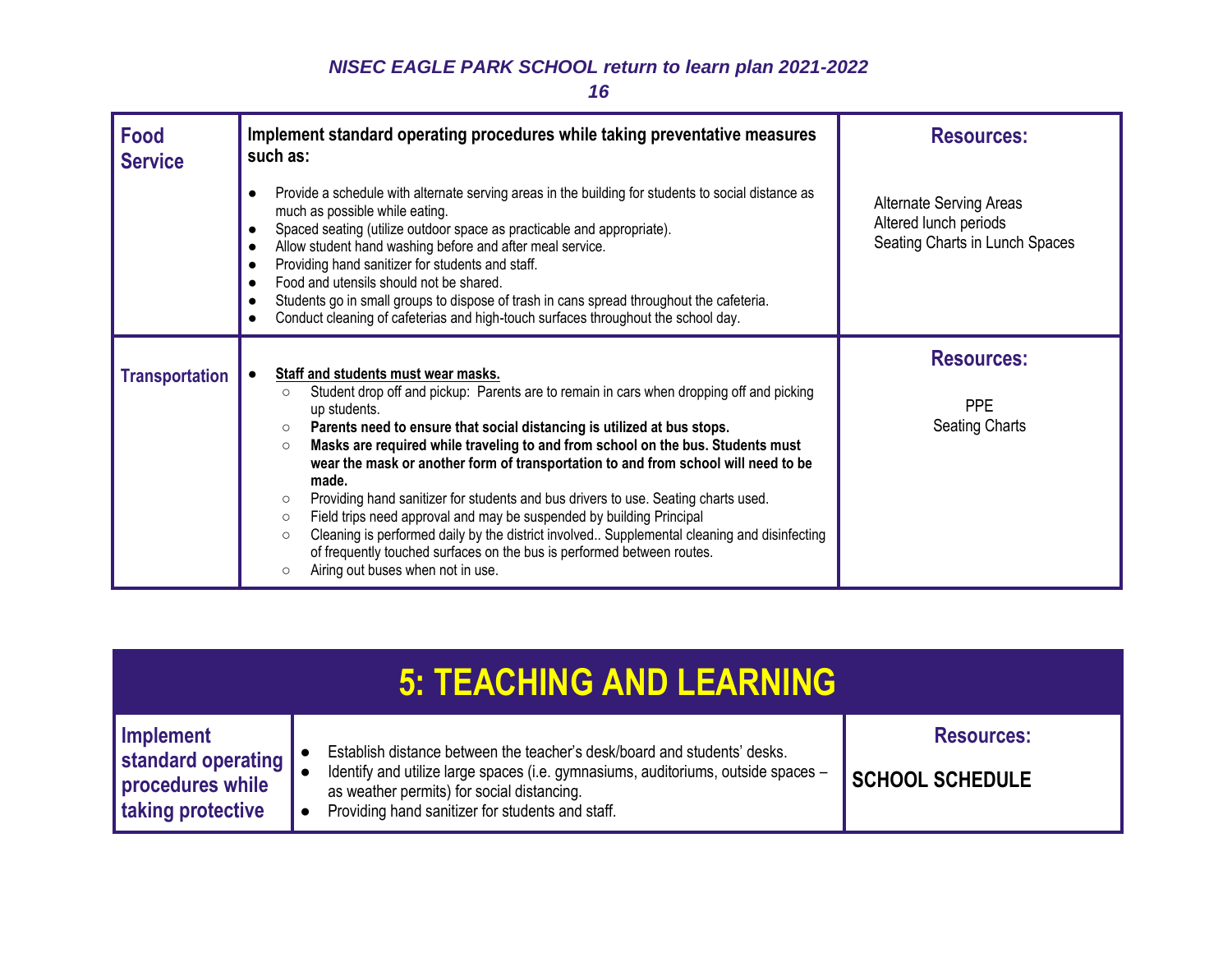*17*



## <span id="page-17-0"></span>**6: ANTICIPATE AND PLAN FOR CONTINGENCIES**

| <b>Anticipate and Plan</b> | Plan extensively for the possibility of a major outbreak of<br>COVID-19 within the school buildings. | <b>Resources:</b> |
|----------------------------|------------------------------------------------------------------------------------------------------|-------------------|
|                            |                                                                                                      |                   |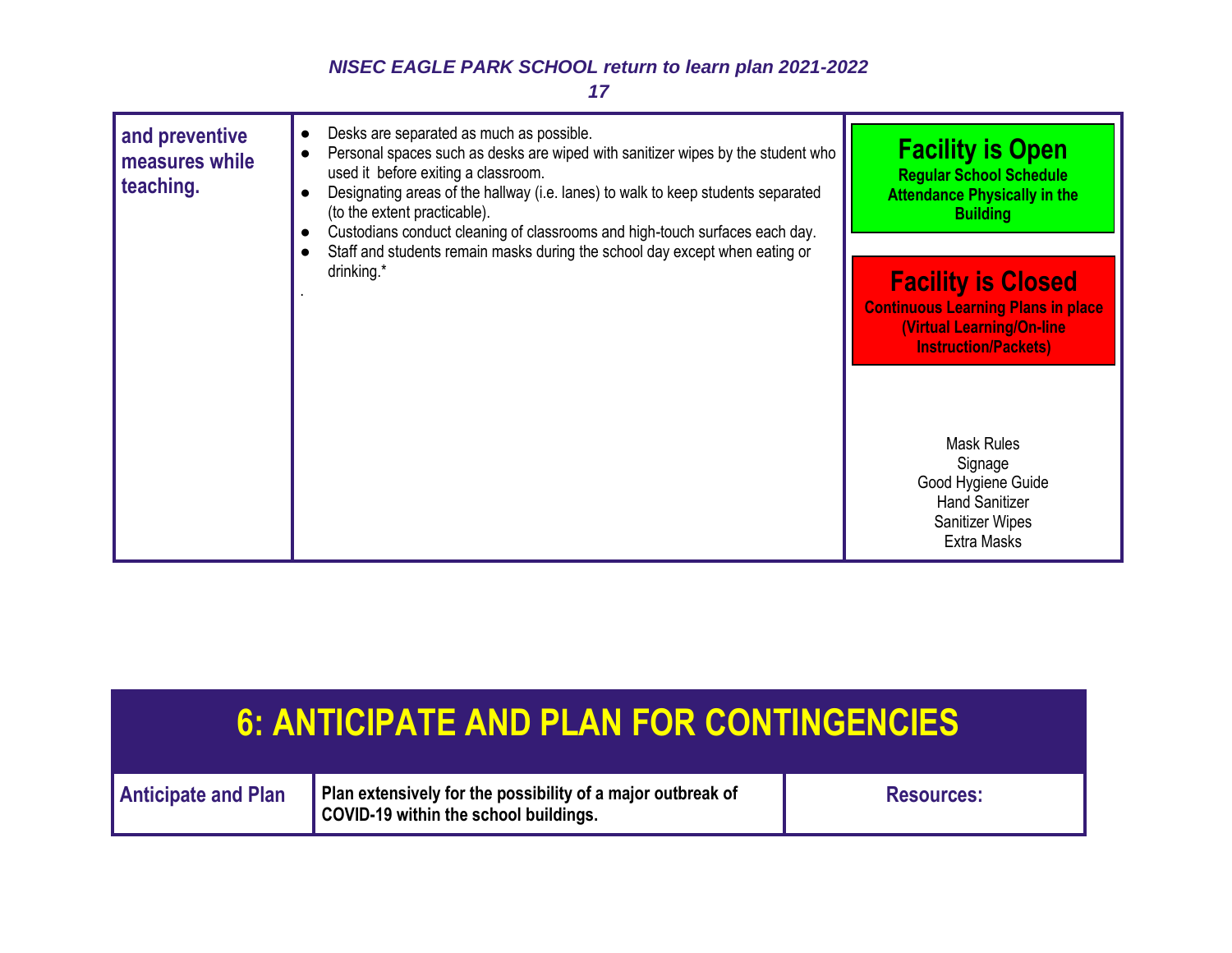*18*

| for Contingencies | The NISEC Eagle Park School has a range of contingency<br>plans based on situations and circumstances that might<br>occur and that may require us to pause or shut down some or<br>all of our activities.                                                                                                                                                                                                                                                                                                                                                                                                                                                         | Local Board of Health<br><b>SCHOOL SCHEDULE</b>                                                                                    |
|-------------------|-------------------------------------------------------------------------------------------------------------------------------------------------------------------------------------------------------------------------------------------------------------------------------------------------------------------------------------------------------------------------------------------------------------------------------------------------------------------------------------------------------------------------------------------------------------------------------------------------------------------------------------------------------------------|------------------------------------------------------------------------------------------------------------------------------------|
|                   | Contingency planning is also taking into account what is<br>happening in the surrounding community, staffing levels and<br>federal and state guidelines.<br>To prepare for future scenarios of the viruses spread, however<br>likely or unlikely, the NISEC Eagle Park School is taking into<br>careful consideration the Local Board of Health's guidance on<br>quarantining, contact tracing, and school closures based on<br>data and protocol they are required to follow during COVID-19.<br>Existing efforts, such as Virtual Learning or packets will be<br>provided when students are quarantined as determined by the<br>teacher and building Principal. | <b>Facility is Open</b><br><b>Regular School Schedule</b><br><b>Attendance Physically in the Building</b>                          |
|                   |                                                                                                                                                                                                                                                                                                                                                                                                                                                                                                                                                                                                                                                                   | <b>Facility is Closed</b><br><b>Continuous Learning Plans in place</b><br>(Virtual Learning/On-line<br><b>Instruction/Packets)</b> |
|                   | <b>School closures:</b><br>Virtual Learning will provide instruction from the teacher.<br>Students will be expected to attend sessions and complete all<br>work.<br>Student time includes: Exercise, Meditation/Yoga, Journaling,<br>Gratitude Time.<br>Behavior Consultants are available for students.                                                                                                                                                                                                                                                                                                                                                          |                                                                                                                                    |

This return to learn plan is intended to offer guidance regarding best practices for general operations of buildings in an effort to reduce the risk of disease transmission, specifically novel coronavirus SARS-CoV-2 and the disease it causes, COVID-19. Adherence to any information included in this document will not ensure successful treatment in every situation, and user acknowledges that there is no "zero risk" scenario.. Furthermore, the document should not be deemed inclusive of all proper methods nor exclusive of other methods reasonably directed to obtaining the same results. This document is in no way intended to override or supersede guidance from government and health organizations, including, without limitation, the Centers for Disease Control and Prevention, the World Health Organization, the United States Government, and or any States. The